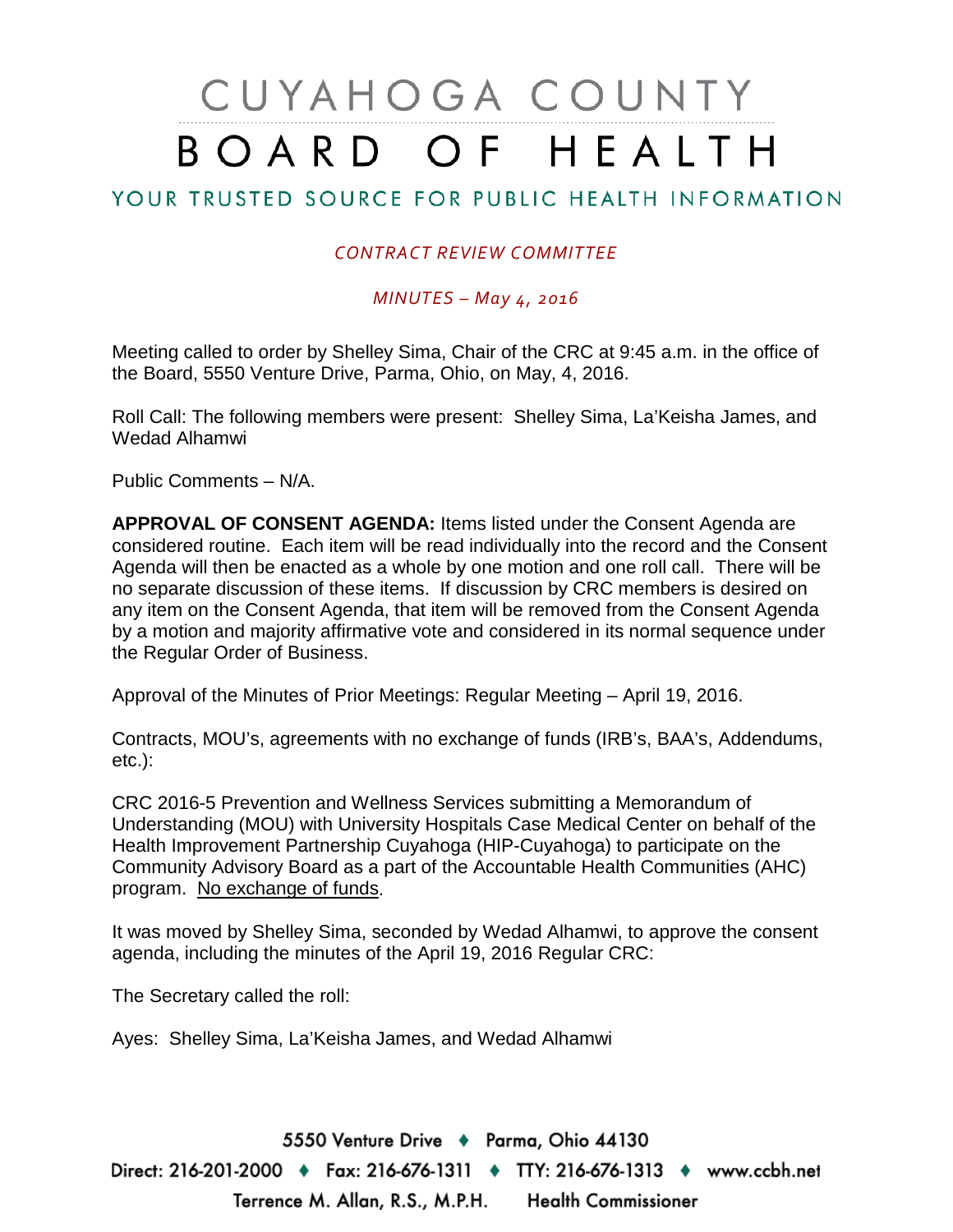#### **CONTRACTS AND AWARDS:**

Tabled Items

None

New Items For Review

Bid/Quote Openings

It was moved by Shelley Sima, seconded by La'Keisha James that the following quote (CRC 2016-6) for 1616 Winton Ave. Duplex Lakewood, OH 44107 be accepted as the lowest and best, and a contract be awarded to C.B. Mullins Construction Co. in the amount of \$15,350.00 (ref. enclosed).

The Secretary called the roll:

Ayes: Shelley Sima, La'Keisha James, and Wedad Alhamwi

It was moved by Shelley Sima, seconded by La'Keisha James that the following quote (CRC 2016-7) for 3711 Lytle Rd. Shaker Hts., Ohio 44122 be accepted as the lowest and best, and a contract be awarded to C.B. Mullins Construction Co. in the amount of \$2,750.00 (ref. enclosed).

The Secretary called the roll:

Ayes: Shelley Sima, La'Keisha James, and Wedad Alhamwi

Expenditures: Contracts up to \$25,000

None

Revenue Generating Agreements up to \$25,000

None

Contract Rescissions

None

Public Comments – N/A.

5550 Venture Drive + Parma, Ohio 44130 Direct: 216-201-2000 ♦ Fax: 216-676-1311 ♦ TTY: 216-676-1313 ♦ www.ccbh.net Terrence M. Allan, R.S., M.P.H. **Health Commissioner**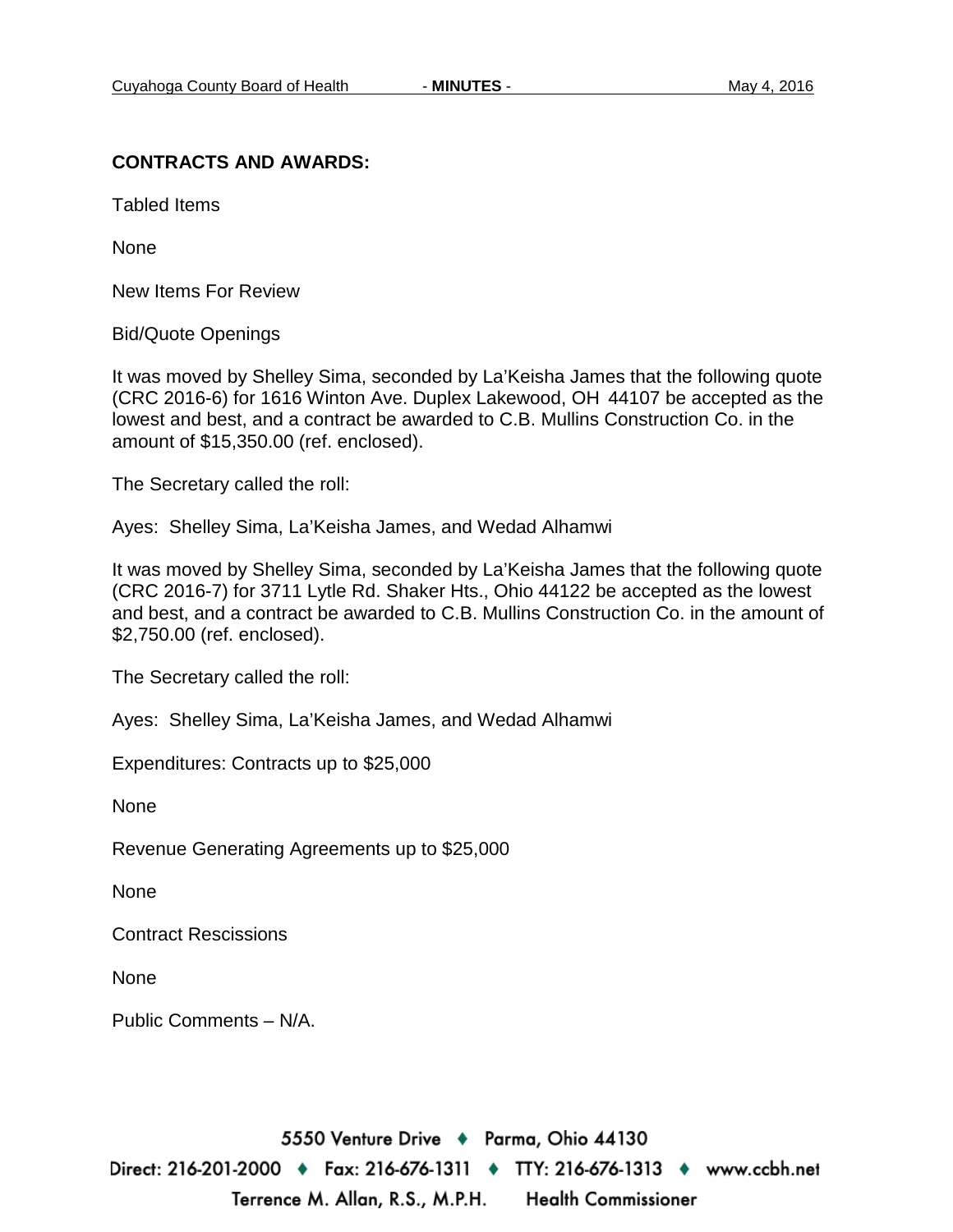- MINUTES -

Thereupon, it was moved by Shelley Sima, seconded by Wedad Alhamwi, that the following Motion be adopted:

BE IT RESOLVED that the meeting be adjourned at 9:56 a.m.

The Secretary called the roll:

Ayes: Shelley Sima, La'Keisha James, and Wedad Alhamwi

Committee Chair

5550 Venture Drive + Parma, Ohio 44130 Direct: 216-201-2000 ♦ Fax: 216-676-1311 ♦ TTY: 216-676-1313 ♦ www.ccbh.net Terrence M. Allan, R.S., M.P.H. **Health Commissioner**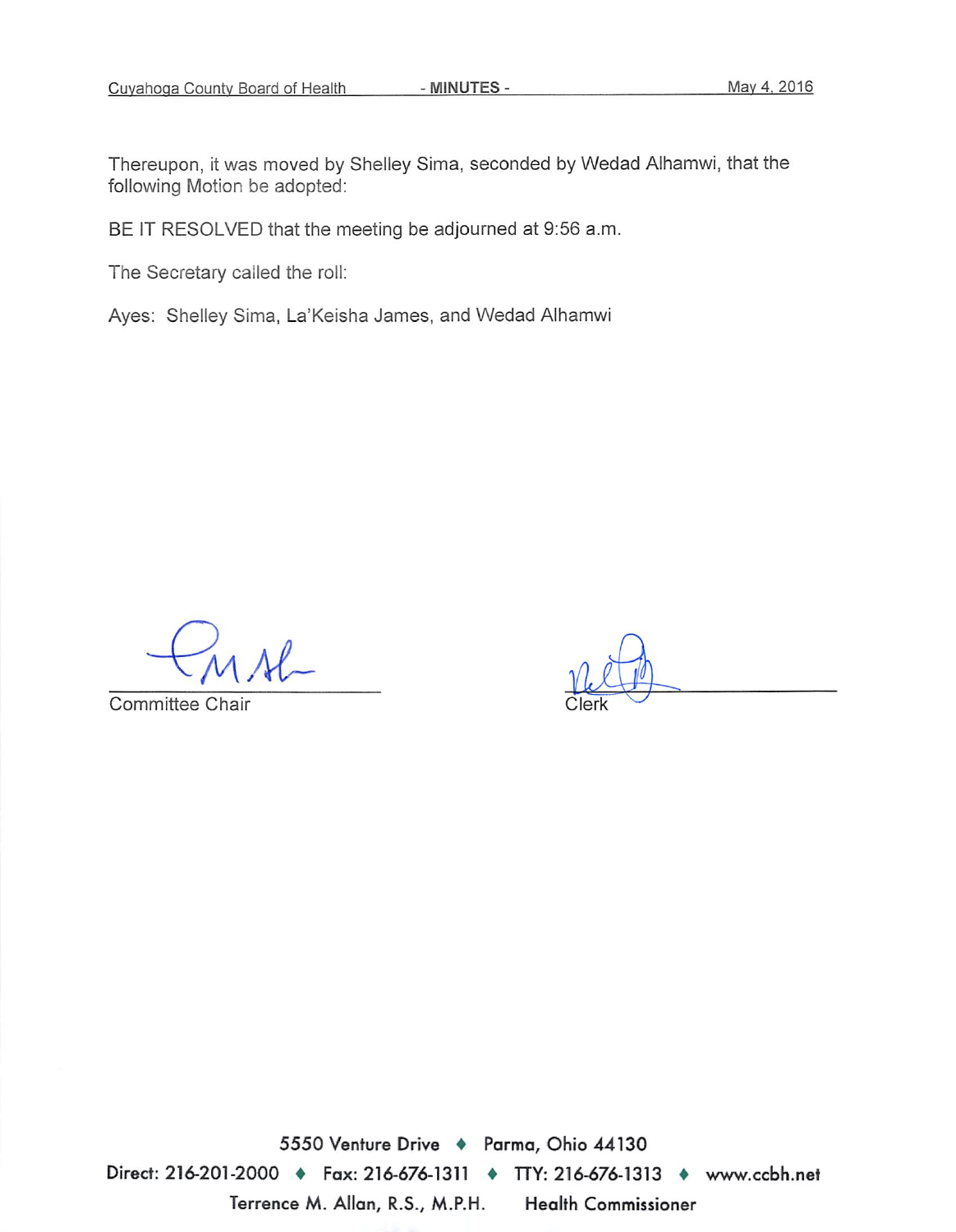# **CUYAHOGA COUNTY DISTRICT BOARD OF HEALTH**

## **QUOTE RESULTS**

#### **Project Address**

| Name:             | Michael Gatesman (Down) | Scott Nash (Up)      |
|-------------------|-------------------------|----------------------|
| Address:          | 1616 Winton Avenue      | 1616 Winton Avenue   |
| City, State, Zip: | Lakewood, Ohio 44107    | Lakewood, Ohio 44107 |
| File No:          | CRC 2016-6              |                      |

**The following quotes were received and opened:** May 4, 2016

| <b>NAME OF CONTRACTOR</b> | <b>QUOTE AMOUNT</b> |             |
|---------------------------|---------------------|-------------|
| <b>Mullins</b>            | 15,350.00           |             |
| Green Home                | 22,950.00           |             |
|                           |                     |             |
|                           |                     |             |
|                           |                     |             |
|                           |                     |             |
|                           |                     |             |
|                           |                     |             |
|                           |                     |             |
|                           |                     |             |
|                           |                     |             |
|                           |                     |             |
|                           |                     |             |
|                           |                     |             |
|                           |                     |             |
|                           |                     |             |
|                           |                     |             |
|                           |                     |             |
|                           | Estimate:           | \$17,375.00 |

Project awarded to: C.B. Mullins Contruction Company